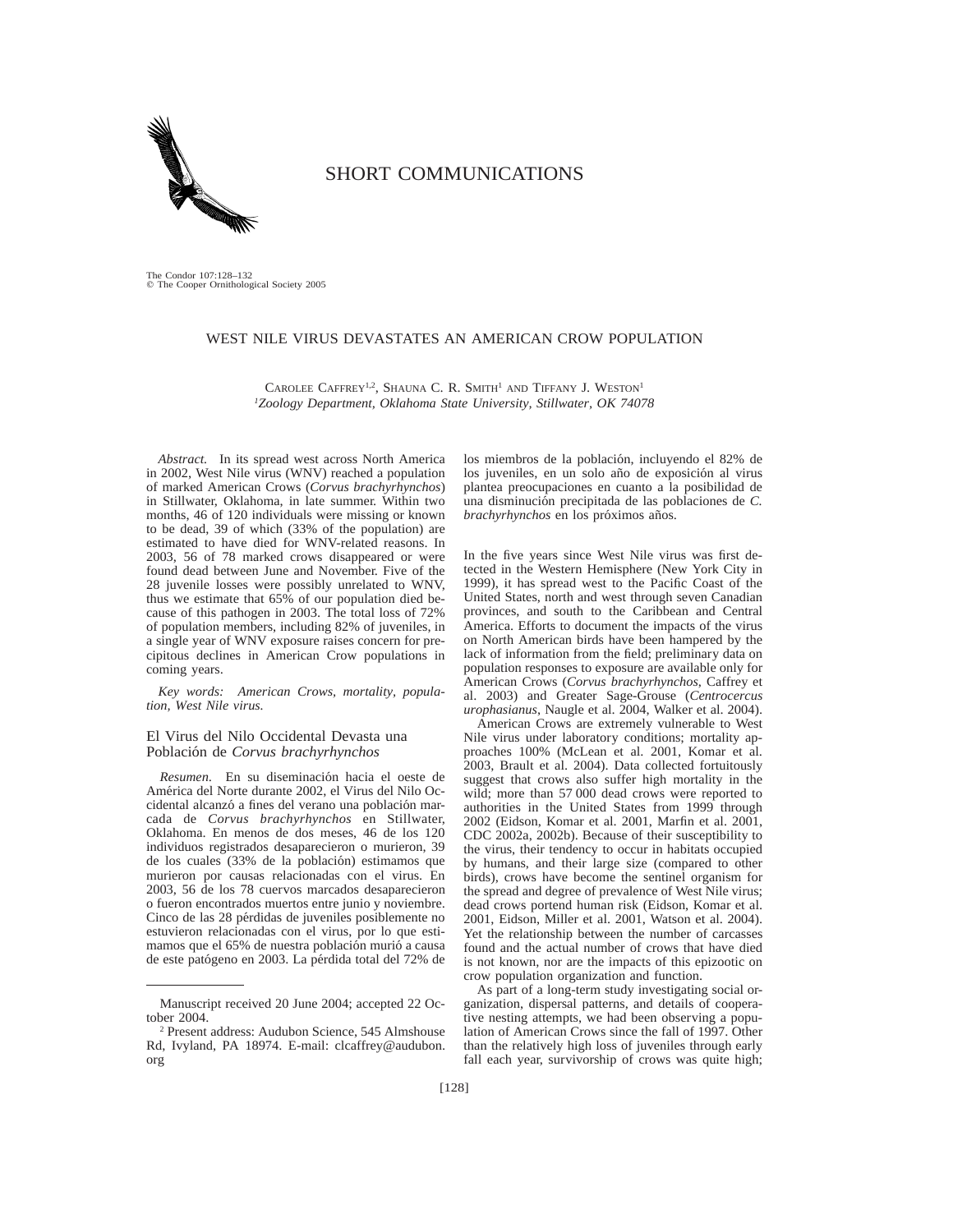from 1998 through August 2002, only 1%–3% of second-year and older crows disappeared between the months of June and November. In August 2002, 120 of 145 crows in 28 family groups were marked. West Nile virus arrived in our study area by early September, and by November, 46 of the 120 crows were missing or known to be dead (Caffrey et al. 2003). We estimate, based on disappearance data for September and October in years prior to the arrival of West Nile virus (Caffrey et al. 2003), that seven of the 46 crows may have disappeared for reasons unrelated to West Nile virus. Thus approximately 33% of our marked crows died within two months of exposure to West Nile virus in 2002. We continued to monitor members of this population through the end of the West Nile virus season of 2003.

### METHODS

For this study, we observed crows in the residential community of Stillwater, Oklahoma, during the months of June through October 2003. Second-year and older crows had been captured with a rocket net or a Netlauncher (Caffrey 2002a), or had been marked as nestlings (Caffrey 2002b). These crows had been marked with patagial tags and colored leg bands (Caffrey 2002c). No additional free-flying crows were caught for this study, and nestlings in 2003 were marked with only colored leg bands. Blood samples were taken from the brachial vein of all crows, from which we determined the sex of individuals (Griffiths et al. 1998).

Crows were observed with binoculars and spotting scopes, usually from automobiles. We monitored members of this population continuously for the six years 1997–2003. Monitoring crow groups 2–12 times per month (the differences being seasonally- and habitatbased) in the years 1997 through the beginning of 2003 allowed the detection of crow deaths or dispersal out of natal groups and out of our population. During June–November of 2003, we looked for crow groups 2–4 times per week.

American Crows are cooperative breeders—breeding pairs are assisted in reproductive attempts by nonbreeding individuals—and many of their assistants are offspring from previous years that have delayed dispersal (Verbeek and Caffrey 2002). Crows in Stillwater lived in family groups, each of which included a pair of breeders and from 0–10 ''auxiliaries'' (ostensibly nonbreeding individuals). At the beginning of the breeding season of 2003, our study population consisted of 53 crows in 18 breeding groups; 44 of these crows were individually marked, including 34 breeders (territory-owning, nest-building pair members) and 10 auxiliaries (six second-year, and four third-year, birds). Forty-six nestlings from 14 broods were marked in April and May. Of these, seven nestlings were never seen alive outside their nests, and five juveniles moved into areas where they could not be observed. The sex was not determined for two of the 34 juveniles in our data set.

We provide ''disappearance dates'' as the last dates that individuals were seen alive, thus these dates are approximations. Throughout this paper we often use

''disappearance(s)'' in lieu of ''disappearance(s) and death(s).''

Crow carcasses were submitted to the National Wildlife Health Center (USGS, Madison, WI) and tested for West Nile virus presence by virus isolation (Docherty and Slota 1988) and using a Polymerase Chain Reaction (RT-PCR) assay with West Nile virus-specific primers (Lanciotti et al. 2000).

Mortality of males and females was compared with a 2×2 contingency table and a G-test of independence. The distribution of disappearances by group size was compared, with a chi-square test, to an expected frequency calculated from the binomial distribution. We used a significance level of  $\alpha = 0.05$ .

## RESULTS

In 2003 crows began disappearing in early June, at about the same time West Nile virus was first confirmed in Oklahoma in that year (a horse in Sequoyah County tested positive on May 28; K. K. Bradley, Oklahoma State Public Health Veterinarian and Interim State Epidemiologist, pers. comm.). By November, 56 of 78 marked crows (72%) had disappeared or were known to be dead. We found four carcasses, all of which tested positive for West Nile virus antigen.

The temporal pattern of individual disappearances (Fig. 1a) was manifested at the population level as an increase in mortality rate as the summer progressed (Fig. 1b). Juvenile crows appeared to suffer the highest mortality (Table 1), yet young crows often disappear or are found dead during the months of May and June. Disappearance data indicate no sex bias in mortality across the population  $(G = 0.2, P = 0.63;$  Table 1).

Within pairs, there was no sex bias as to the order of disappearance. There were 13 cases in which both members of a pair were marked and at least one disappeared; males and females disappeared at approximately the same time in three pairs, females disappeared first in five pairs, and males disappeared first in five pairs.

We examined patterns of disappearances within groups for evidence of horizontal transmission, but did not find strong support for crow-to-crow contagion. The distribution of disappearances did not differ from random ( $\chi^2$ <sub>8</sub> = 15.3, *P* > 0.10; Fig. 2), and the temporal data also suggested that disappearances within groups were independent events. If group members had infected other group members, subsequent deaths would have been within one week of preceding deaths (Komar et al. 2003), and disappearance dates should be similarly spaced. In eight groups where both breeders disappeared, the second to disappear did so at approximately the same time  $(n = 2)$ , from 17–30 days later  $(n = 3)$ , or at least two months later  $(n = 3)$ . There were 14 groups that lost at least two members (including those that lost two breeders) and for which we had complete disappearance data. Of the 39 ''subsequent'' disappearances in those groups, 12 were within 10 days of preceding disappearances.

Of 18 crow groups, only one (of three crows) survived intact; the group of two with zero losses in Figure 2a was a breeding pair that produced at least one fledgling, which we were unable to identify before it/ they disappeared. Eight groups lost the majority of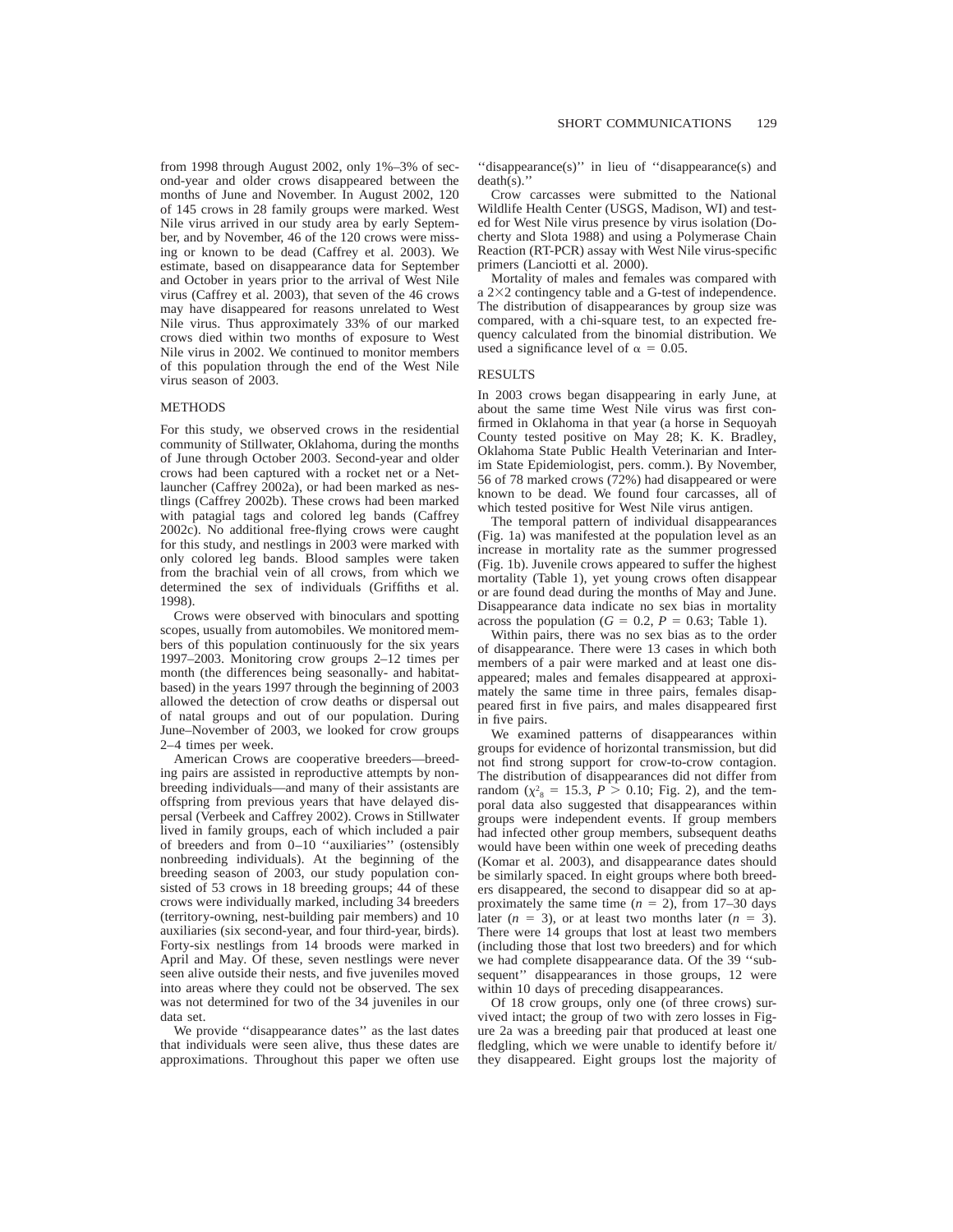

FIGURE 1. Fifty-six of 78 marked crows disappeared from June through October 2003; two breeders for whom ''disappearance dates'' could not be determined are not included. Tick marks on X axes indicate the first day of the month. (a) Number of crows that disappeared during each week. Breeders were members of nest-building pairs, juveniles were crows hatched in 2003, and auxiliaries were second-year and older nonbreeding group members. (b) Percent of the remaining population that disappeared each week.

their members, four juveniles were orphaned (of which three didn't survive), and six whole groups disappeared. As crows disappeared, we observed lone group survivors wandering and calling from around their territories, unmarked individuals moving in to replace lost breeders, and the remnants of neighboring groups joining together to come undone, again, by more disappearances.



FIGURE 2. Fifty-six of 78 marked crows disappeared from June through October 2003. (a) Number of crows that disappeared from groups of different sizes. (b) Observed and expected (binomial) distributions of crow disappearances.

#### DISCUSSION

We followed the devastation of an American Crow population we had been observing for five years, as West Nile virus arrived and the majority of the population disappeared. We found only four carcasses in 2003, but crows tend to seek out quiet, protected places when they begin to succumb to West Nile virus infection (A. B. Clark, D. A. Robinson, and K. J. McGowan, pers. comm.). Almost all territories of crows in this study included wooded and densely veg-

TABLE 1. Numbers of marked crows alive on 1 June 2003, and numbers (%) of those that disappeared through 31 October 2003. Breeders were members of nest-building pairs, auxiliaries were second-year and older nonbreeding group members, and juveniles were crows hatched in 2003. Two juveniles of unknown sex are included under ''Total.''

|                                             |             | Females                       |             | Males                             |                | Total                             |  |
|---------------------------------------------|-------------|-------------------------------|-------------|-----------------------------------|----------------|-----------------------------------|--|
|                                             | Alive $6/1$ | Gone $11/1$                   | Alive $6/1$ | Gone $11/1$                       | Alive $6/1$    | Gone $11/1$                       |  |
| <b>Breeders</b><br>Auxiliaries<br>Juveniles | 16          | 11(69%)<br>2(67%)<br>14 (82%) | 18          | $11(61\%)$<br>4 (57%)<br>13 (87%) | 34<br>10<br>34 | 22 (65%)<br>$6(60\%)$<br>28 (82%) |  |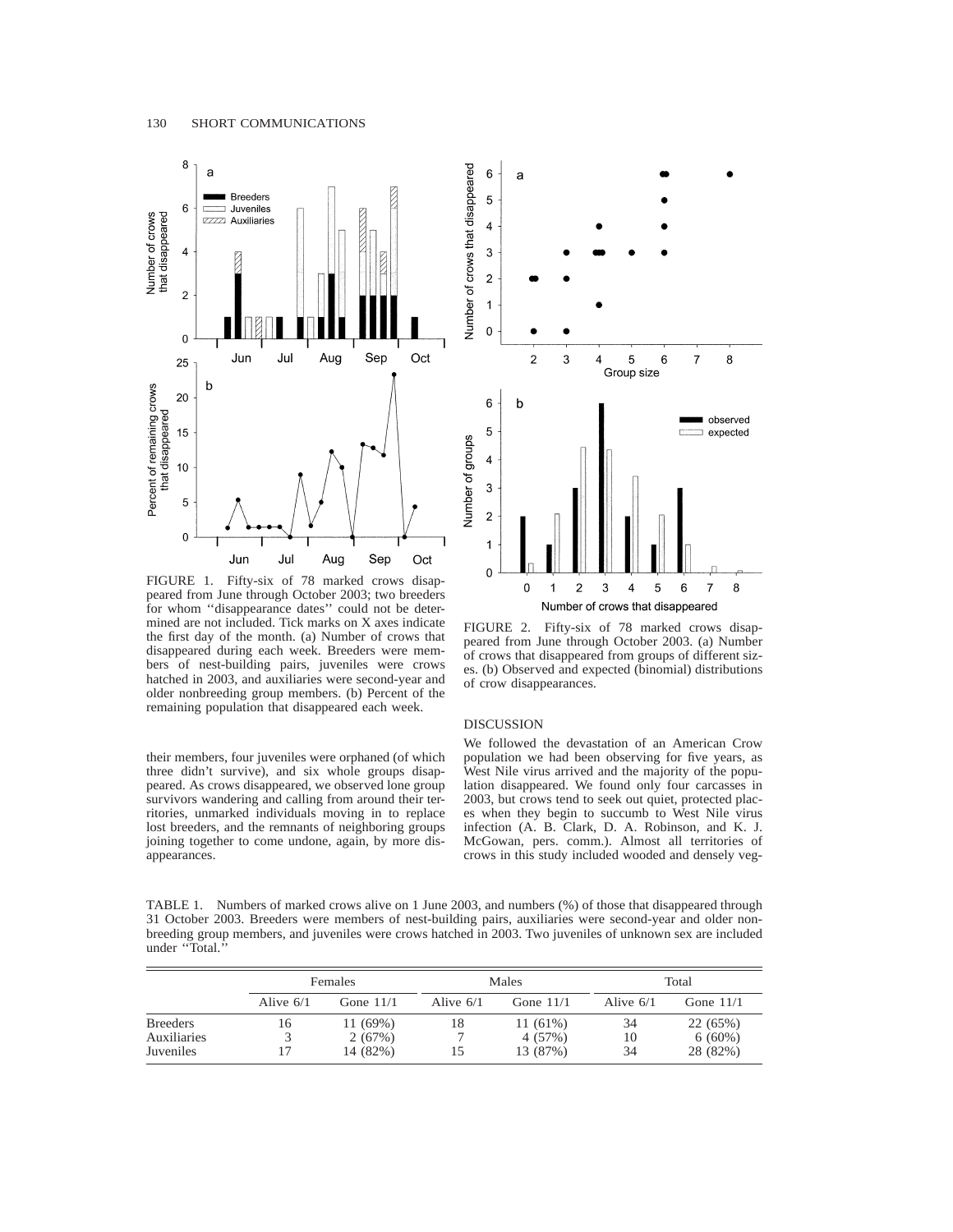etated areas used by crows but not by humans; areas impossible to search efficiently. Avian carcasses generally last less than a week on the ground (Osborn et al. 2000), and one of the four carcasses we found had been scavenged. In addition, dying crows are more vulnerable to predation, and predators may carry their bodies elsewhere. For these reasons, and those below, we do not believe that the lack of more carcasses suggests our crows disappeared for reasons unrelated to West Nile virus.

Evidence from the lab and the field suggests crows are at great risk of infection, and survivorship of infected individuals is close to zero. Unlike 24 other species of birds tested (Komar et al. 2003), American Crows have become infected through every route examined—getting bitten by infected mosquitoes, eating infected prey, drinking water containing viral particles, and being in physical contact with infected conspecifics (Komar et al. 2003). Of 40 experimentally infected crows, only one (that became infected through physical contact with infected crows) survived (McLean et al. 2001, Komar et al. 2003, Brault et al. 2004). Limited field data also suggest that few crows have survived infection; antibodies specific for West Nile virus were detected in only five of 156 crows caught in east-central Illinois from February through October 2002 (Yaremych et al. 2004).

During 1998–2002, prior to the arrival of West Nile virus in our study area, only two of 150 breeders disappeared from June through October of each year, and only four of 156 auxiliaries disappeared during those same periods. We therefore believe that all of the breeder and auxiliary disappearances from June–November 2003 reflect deaths from West Nile virus infection. However, juvenile disappearance is much more common during summer and early fall. Of 100 marked fledglings over the years 1998 and 2000–2002, 33 disappeared or were known to have died between May through mid-July, and only one disappeared between July and September. Of 84 juveniles alive in August of the years 1998–2001 combined, 18% disappeared during the months of September and October. Only two of 34 fledglings in 2003 disappeared before mid-July. If we attribute both of those disappearances to ''natural causes,'' and apply the same disappearance relationships from previous years to the 2003 cohort from mid-July through October, approximately five of the 28 juvenile disappearances between fledging and November might have occurred in the absence of West Nile virus. Thus 68% (23/34) may be a better estimate for the mortality suffered by young crows in the face of their first West Nile virus season.

We therefore estimate that in 2003, 65% of our study population (51 of 78 individuals) died because of exposure to West Nile virus. Combined with the natural losses of juvenile crows (which brought their mortality to 82% before their first November, in an otherwise above-average year for post-fledging survivorship), 72% of our population died over one West Nile virus season in Oklahoma (June through October). Mortality was similar in an examination of a smaller number of crows in east-central Illinois in 2002; 19 of 28 (68%) radio-tagged (mostly juvenile) American

Crows died and tested positive for WNV infection (Yaremych et al. 2004).

Crows in Stillwater were year-round residents with complex social lives. The majority of auxiliaries were individuals that had delayed dispersal, but many groups also included individuals that had moved in from other groups. Most of the crows in our population delayed breeding until 3 or 4 years of age, and many remained home or moved within the population until they bred. We regularly saw crows spending time with groups other than their own, and some individuals that had dispersed out of our population returned occasionally to natal territories and spent time with their parents. Some individuals visited their siblings living elsewhere, and some moved in with their siblings' families. Several males established territories adjacent to their parents, and extended families of at least three generations would sometimes spend time together (CC, unpubl. data). Thus the effects of West Nile virus extended beyond the number of crows that died, to fracturing the foundation of the social lives of survivors.

Are the surviving crows in Stillwater alive because they are immune, or because they have yet to be exposed to the virus? To the extent that the latter is the case, and barring the evolution of a less virulent strain of West Nile virus, American Crow populations in North America might be expected to decline precipitously in the next few years. We discovered only four of approximately 56 dead crows, which suggests that the tens of thousands of carcasses found in North America in the last five years might under-represent the number that have died by an order of magnitude. As such, West Nile virus is likely to cause devastating disruptions to the social organization and demographics of American Crows.

We thank Mike Disney, Roy Churchwell, and the City Manager's Office of Stillwater, Oklahoma, for assistance in accessing nestlings in 2003, and Chad Powers for help in the field. We also thank the diagnostic staff at the USGS, National Wildlife Health Center in Madison, Wisconsin, for the testing of crow carcasses. We are grateful to Charlie Peterson for help of all kinds, including the production of our figures. Nick Komar, Paul T. Green, David S. Dobkin, Melanie K. Rathburn, and two anonymous reviewers provided helpful comments on earlier versions of the manuscript, and Robert M. Gibson provided binomial distribution guidance. This research was funded by grants from the National Science Foundation (IBN 0331531) and the Payne County (OK) Audubon society, and financial assistance from Jerry and Nona Wilhm.

#### LITERATURE CITED

- BRAULT, A. C., S. A. LANGEVIN, R. A. BOWEN, N. A. PANELLA, B. J. BIGGERSTAFF, B. R. MILLER, AND N. KOMAR. 2004. Differential virulence of West Nile strains for American Crows. Emerging Infectious Diseases 10:2161–2168.
- CAFFREY, C. 2002a. Catching crows. North American Bird Bander 26:137–145.
- CAFFREY, C. 2002b. Marking nestling crows; an addendum. North American Bird Bander 2:12.